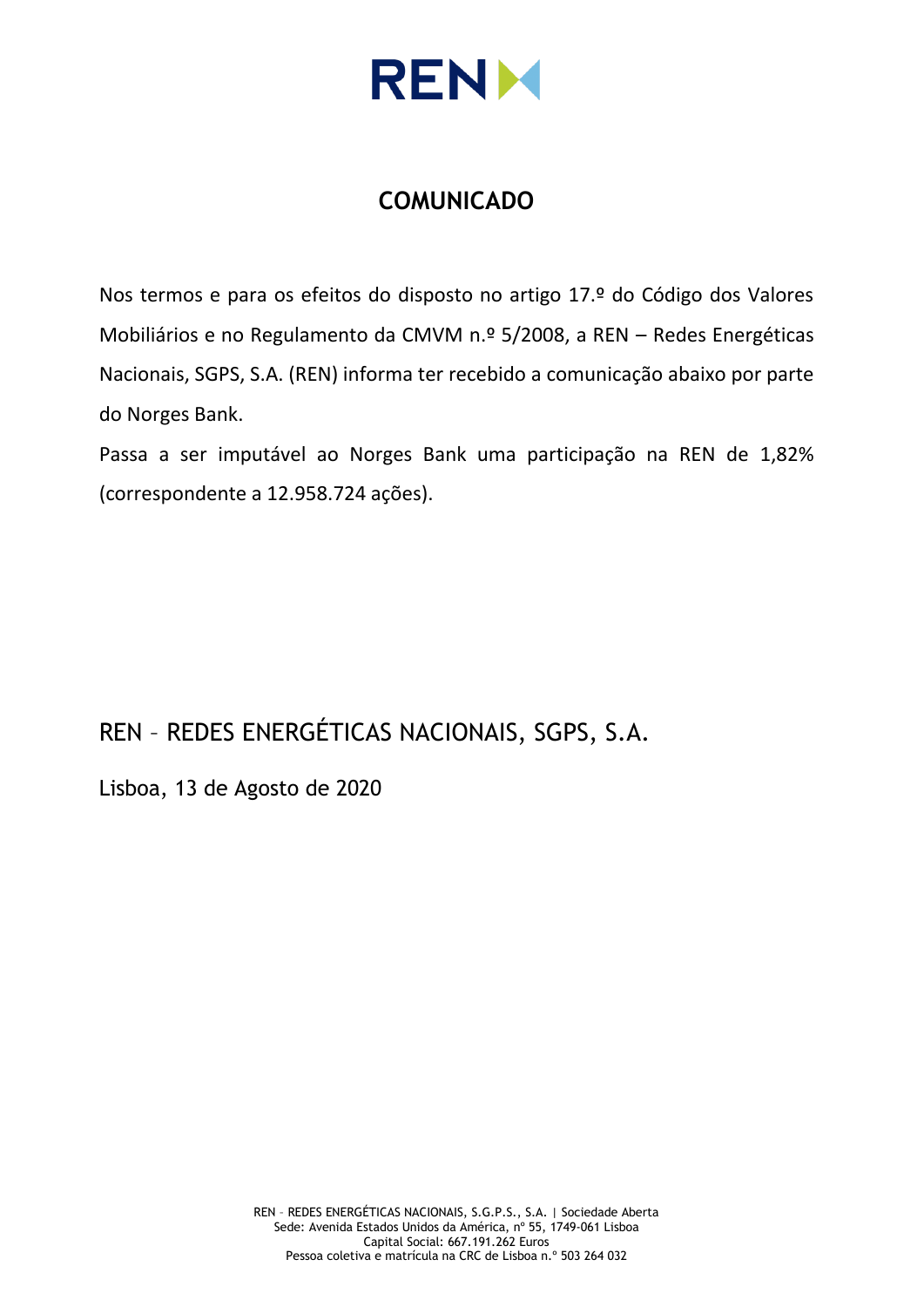

Date:22 October 2015 ESMA/2015/1597

## **Standard form for notification of major holdings**

## **NOTIFICATION OF MAJOR HOLDINGS** (to be sent to the relevant issuer and to the competent authority)<sup>i</sup>

## **1. Identity of the issuer or the underlying issuer of existing shares to which voting rights are attached**ii**:**

REN - Redes Energeticas Nacionais SGPS SA (PTREL0AM0008)

**2. Reason for the notification** (please tick the appropriate box or boxes):

[X] An acquisition or disposal of voting rights

[] An acquisition or disposal of financial instruments

[] An event changing the breakdown of voting rights

 $[]$  Other (please specify)<sup>11</sup>:

## **3. Details of person subject to the notification obligation**iv **:**

Name: **Norges Bank** City and country of registered office (if applicable): **Oslo, Norway**

**4. Full name of shareholder(s)** (if different from 3.)v :

#### **5. Date on which the threshold was crossed or reached**vi**:** 07/08/2020

## **6. Total positions of person(s) subject to the notification obligation:**

|                                                                                    | % of voting rights<br>attached to shares<br>(total of 7.A) | % of voting rights<br>through financial in-<br>struments<br>(total of $7.B.1 + 7.B.2$ ) | Total of both in %<br>$(7.A + 7.B)$ | Total number of<br>voting rights of<br>issuer <sup>vii</sup> |
|------------------------------------------------------------------------------------|------------------------------------------------------------|-----------------------------------------------------------------------------------------|-------------------------------------|--------------------------------------------------------------|
| Resulting situation<br>on the date on which<br>threshold was<br>crossed or reached | 1.82%                                                      | 0.12%                                                                                   | 1.94%                               | 667,191,262                                                  |
| Position of previous<br>notification (if appli-<br>cable)                          | 1.92%                                                      | 0.12%                                                                                   | 2.04%                               |                                                              |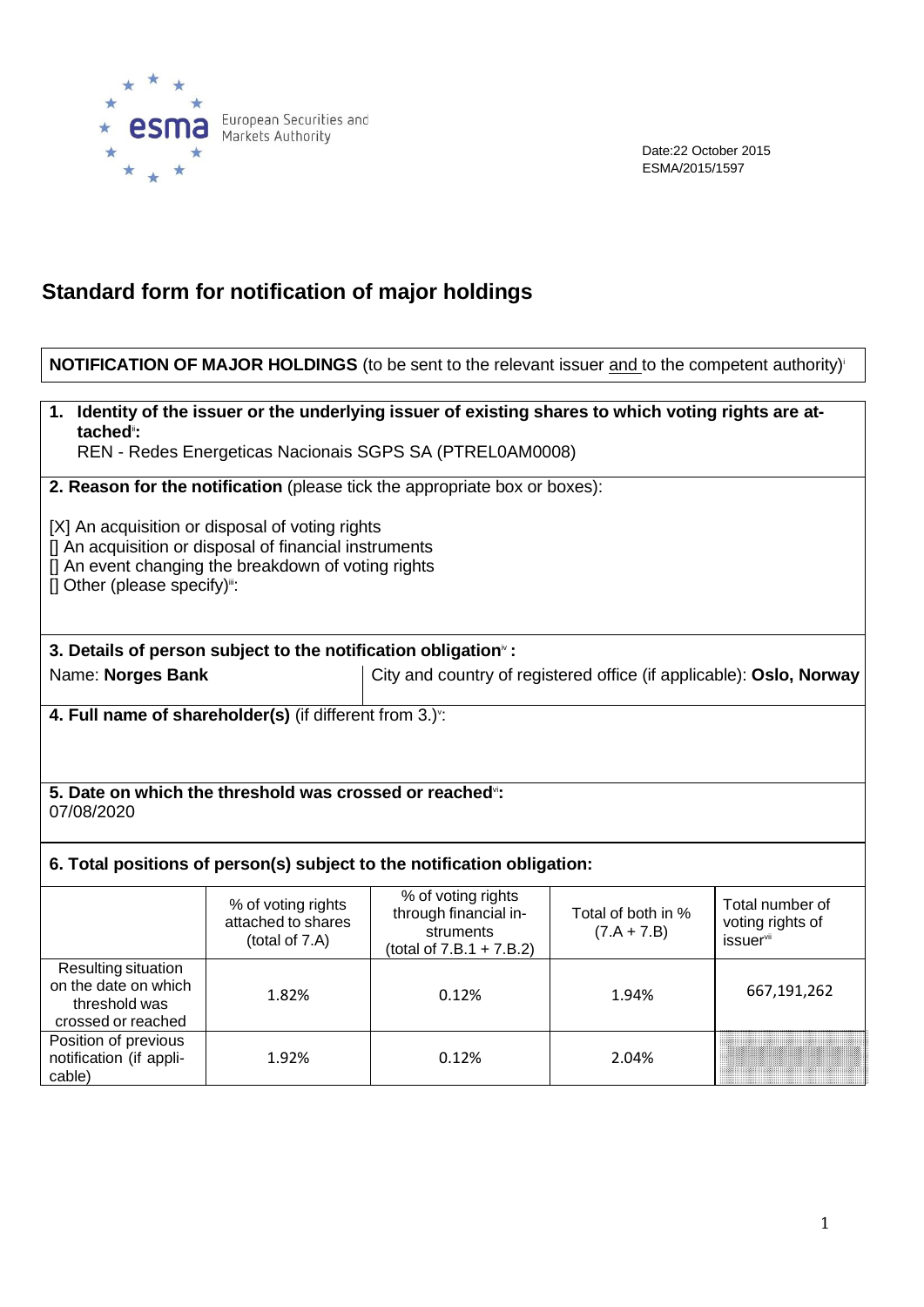

## **7. Notified details of the resulting situation on the date on which the threshold was crossed or reached**viii**:**

## **A: Voting rights attached to shares**

| Class/type of<br>shares      | Number of voting rights <sup>ix</sup>                |                                                         | % of voting rights                                   |                                                         |  |
|------------------------------|------------------------------------------------------|---------------------------------------------------------|------------------------------------------------------|---------------------------------------------------------|--|
| ISIN code (if possi-<br>ble) | <b>Direct</b><br>(Art 9 of Directive<br>2004/109/EC) | <b>Indirect</b><br>(Art 10 of Directive<br>2004/109/EC) | <b>Direct</b><br>(Art 9 of Directive<br>2004/109/EC) | <b>Indirect</b><br>(Art 10 of Directive<br>2004/109/EC) |  |
| PTRELOAM0008                 | 12,158,852                                           |                                                         | 1.82%                                                |                                                         |  |
|                              |                                                      |                                                         |                                                      |                                                         |  |
|                              |                                                      |                                                         |                                                      |                                                         |  |
| <b>SUBTOTAL A</b>            | 12,158,852                                           |                                                         | 1.82%                                                |                                                         |  |

| B 1: Financial Instruments according to Art. 13(1)(a) of Directive 2004/109/EC |                               |                                                     |                                                                                                          |                    |
|--------------------------------------------------------------------------------|-------------------------------|-----------------------------------------------------|----------------------------------------------------------------------------------------------------------|--------------------|
| <b>Type of financial</b><br>instrument                                         | <b>Expiration</b><br>$date^x$ | Exercise/<br><b>Conversion Period</b> <sup>xi</sup> | <b>Number of voting rights</b><br>that may be acquired if<br>the instrument is exer-<br>cised/converted. | % of voting rights |
| Shares on Loan (right to<br>recall)                                            | N/A                           | At any time                                         | 799,872                                                                                                  | 0.12%              |
|                                                                                |                               |                                                     |                                                                                                          |                    |
|                                                                                |                               |                                                     |                                                                                                          |                    |
|                                                                                |                               | <b>SUBTOTAL B.1</b>                                 | 799,872                                                                                                  | 0.12%              |

| B 2: Financial Instruments with similar economic effect according to Art. 13(1)(b) of Directive<br>2004/109/EC |                                                        |                                             |                                                      |                            |                    |
|----------------------------------------------------------------------------------------------------------------|--------------------------------------------------------|---------------------------------------------|------------------------------------------------------|----------------------------|--------------------|
| <b>Type of financial</b><br><b>instrument</b>                                                                  | <b>Expiration</b><br>$date^{\scriptscriptstyle\times}$ | Exercise/<br><b>Conversion</b><br>Period *i | <b>Physical or cash</b><br>settlement <sup>xii</sup> | Number of<br>voting rights | % of voting rights |
|                                                                                                                |                                                        |                                             |                                                      |                            |                    |
|                                                                                                                |                                                        |                                             |                                                      |                            |                    |
|                                                                                                                |                                                        |                                             |                                                      |                            |                    |
|                                                                                                                |                                                        |                                             | <b>SUBTOTAL B.2</b>                                  |                            |                    |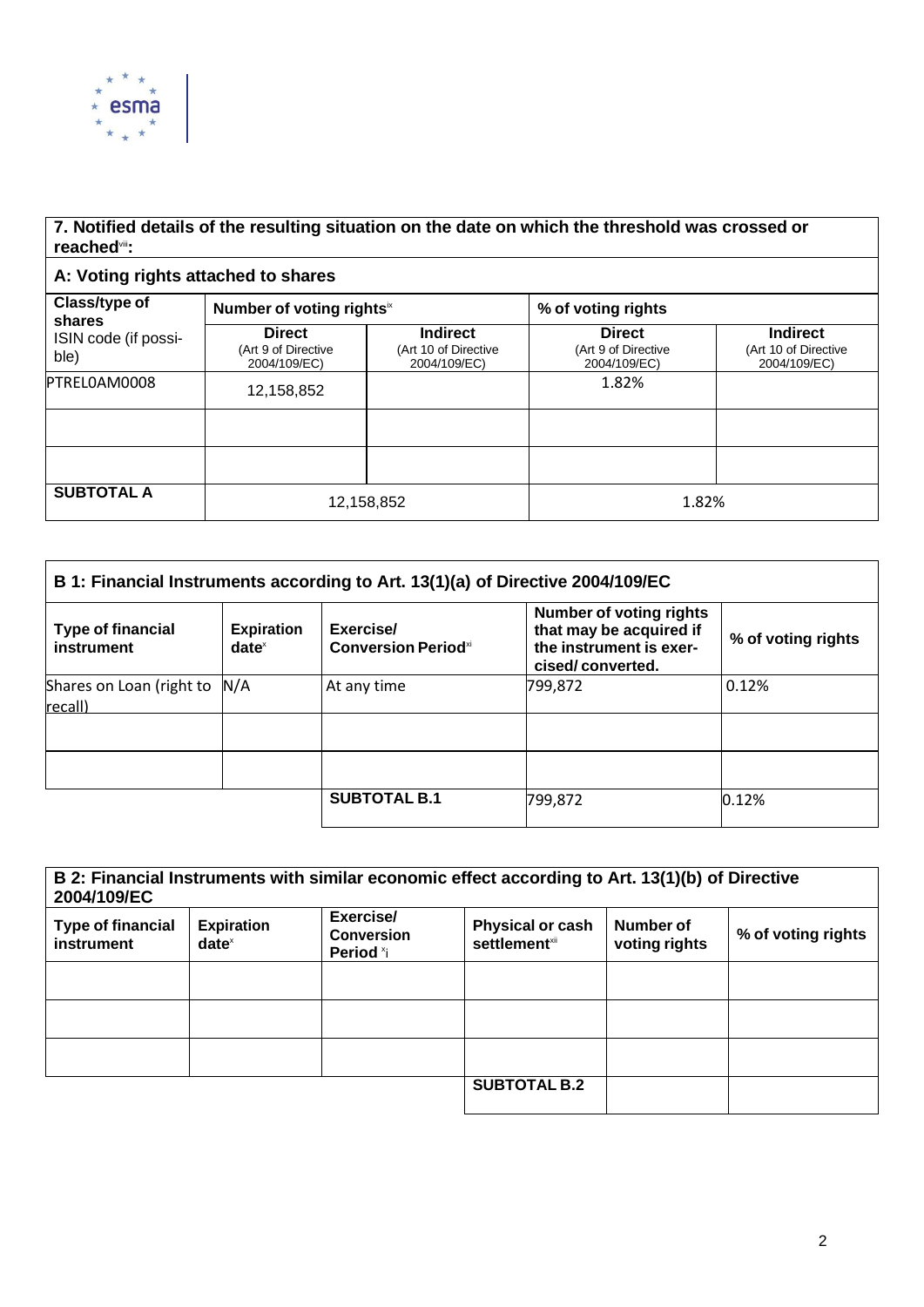

**8. Information in relation to the person subject to the notification obligation** (please tick the applicable box)**:**

**[X] Person subject to the notification obligation is not controlled by any natural person or legal entity and does not control any other undertaking(s) holding directly or indirectly an interest in the (underlying) issuer.**xiii

**[ ] Full chain of controlled undertakings through which the voting rights and/or the financial instruments are effectively held starting with the ultimate controlling natural person or legal entity**xiv**:**

| Name <sup>xv</sup> | % of voting rights if it<br>equals or is higher<br>than the notifiable<br>threshold | % of voting rights<br>through financial in-<br>struments if it equals<br>or is higher than the<br>notifiable threshold | Total of both if it<br>equals or is higher<br>than the notifiable<br>threshold |
|--------------------|-------------------------------------------------------------------------------------|------------------------------------------------------------------------------------------------------------------------|--------------------------------------------------------------------------------|
|                    |                                                                                     |                                                                                                                        |                                                                                |
|                    |                                                                                     |                                                                                                                        |                                                                                |
|                    |                                                                                     |                                                                                                                        |                                                                                |
|                    |                                                                                     |                                                                                                                        |                                                                                |
|                    |                                                                                     |                                                                                                                        |                                                                                |

9. In case of proxy voting: [name of the proxy holder] will cease to hold [% and number] voting **rights as of [***date***]**

**10. Additional information**xvi**:**

Done at [ Oslo, Norway ] on [12/08/2020].

 $SBoisd'iev$